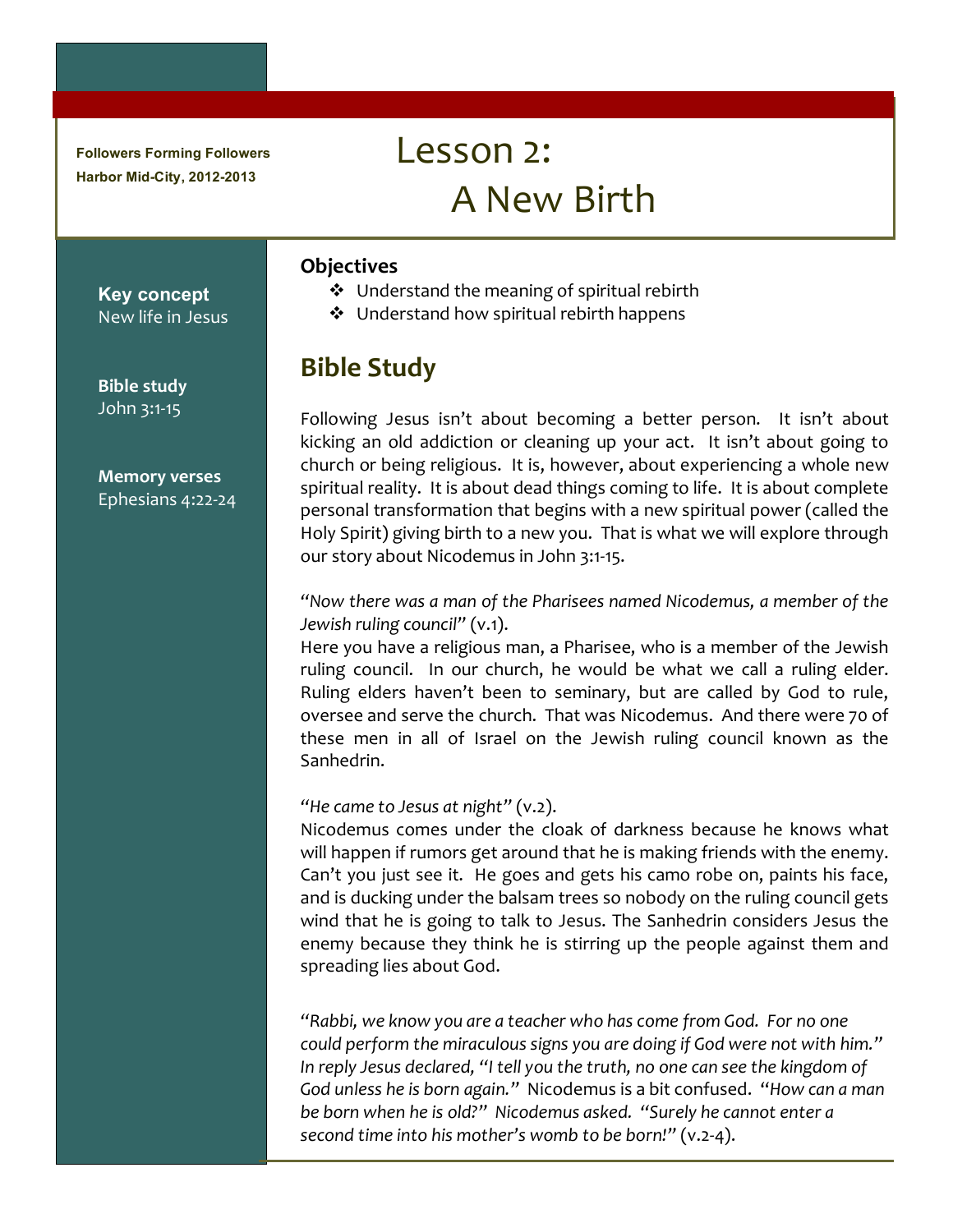Lesson<sub>2</sub> **A New Birth** John 3:1-15

**NOTES** 

My young daughter asked my wife recently, "How does a baby get out of your tummy?" She was trying to understand physical birth. Nicodemus, though he is a grown man, is young in spiritual matters; his thought process is a bit like my daughter's in reverse. He is thinking, "Ok, I know how babies get out, but surely you can't be talking about going back in the way I came out and doing that fetal position thing again for nine months."

Jesus answered, "I tell you the truth, no one can enter the kingdom of God unless he is born of water and the Spirit"  $(v.5)$ .

Jesus is talking about entering a new reality—the kingdom of God. A new reality requires a new identity, and that transformation happens through water and spirit. Don't think baptism here. That wouldn't have been in Nicodemus' mind when Jesus says this, even though it comes into some of ours when we read it. Jesus isn't saying you must be baptized to enter into the kingdom of God. We know this for sure because the thief on the cross wasn't baptized and he entered into the kingdom of God. No, remember their context. The Middle East is a dry, arid climate. Think El Cajon or Santee, but without any air-conditioners or irrigation. So, water brought life. This is why, over and over again, the Bible says that the Spirit of God is like water because it is life-giving.

And to clarify this connection between water and Spirit Jesus says, "Flesh gives birth to flesh, but the Spirit gives birth to spirit. You should not be surprised at my saying, 'You must be born again.' The wind blows wherever it pleases. You hear its sound, but you cannot tell where it comes from or where it is going. So it is with everyone born of the Spirit"  $(v.6-8)$ . Jesus is talking about a new birth into the kingdom of God that has nothing to do with going into or coming out of the womb of a woman. God, who is a Spirit, will give birth to you spiritually. You will be born again, spiritually.

Now, this was troubling for Nicodemus. He asks, "How can this be?" (v.9) This is the very question most of us would have asked at this point. Or we would have said, "What do you mean?" Or, "Huh?" So, let's press the Pause button on this conversation and try to understand, as Nicodemus had to do, what it would mean to be born again, born of the Spirit.

Even though we're talking about a spiritual change, it takes place in the context of our physical circumstances-our friends and family, and our work and social activities. This was true for Nicodemus too. Remember, Nicodemus came to Jesus in the dark of night wearing his camo robe. For Nicodemus to make a different choice than all of his peers in the Sanhedrin, who were strongly opposed to Jesus, was a pretty difficult decision.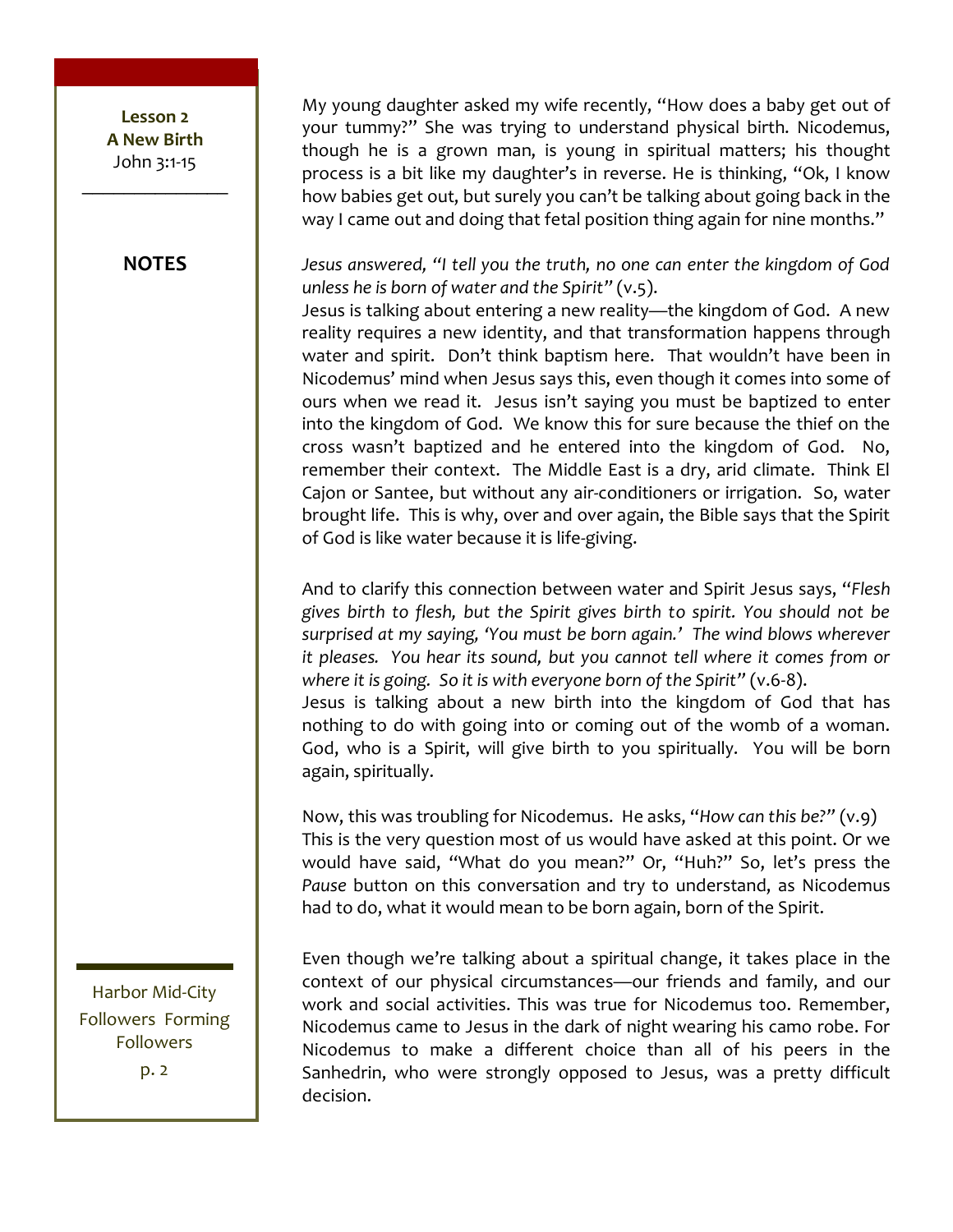Lesson<sub>2</sub> **A!New!Birth!** John 3:1-15  $\frac{1}{2}$ 

#### **NOTES**

All of us have felt the effect of the opinions of the people around us in our spiritual journey. A friend of mine here in San Diego once asked me, "You aren't one of those born-againers are you?" I get his point because there is a breed of 'born-againers' that I would not want to be identified with. But just because there are certain people who are born-again Christians that I personally find odd doesn't mean that there is something wrong with the reality or experience of being born again. Think about it.

One of my favorite college football teams is the University of Alabama, and I am a big fan. There are lots of Alabama football fans that are a little nutty; one of them poisoned the trees on Toomers Corner in Auburn last year after Auburn beat Alabama. He will be in jail for a long time. But, that doesn't mean I ditch Alabama football because there are nutty fans. Likewise, don't ditch Jesus and the reality of a born again spiritual experience because of some odd born-againers that you know or have read about in the newspaper.

Or, think about it from another perspective. Some people say, "I am just not the born-again type." And they have a picture in mind of what bornagain people are like, and it typically isn't pretty. Born-againers are often painted as non-thinking people. First of all, they aren't very smart. And beyond that, their lives are just, well, miserable in many ways, and they are looking for a way to cope with their difficult lives. Karl Marx, a socialist thinker, painted this picture for us. He said religious experiences and religion in general is an "opiate for the masses." It is for poor people, for people whose lives are miserable and who use religion to medicate, to mask the symptoms of their horrible life.

But that doesn't explain Nicodemus at all, does it? Nicodemus was rolling. He was influential, successful, powerful—he was one of 70 who were tasked with overseeing the nation of Israel. He was a political and religious big shot. And he became born again.

Other people say, "No, that isn't my problem with born-againers. My problem is that I think the whole thing is just a show. I think people become born again Christians because they have an agenda." Friedrich Nietzsche, a German philosopher, painted this picture for us. Nietzsche said religion is "a will to power." It could be to get votes, convince your parole officer, or impress a girlfriend. Admittedly, a will to power may explain why Nicodemus was involved in the religion of Judaism. It put him in power; he was among the ruling elite in Israel.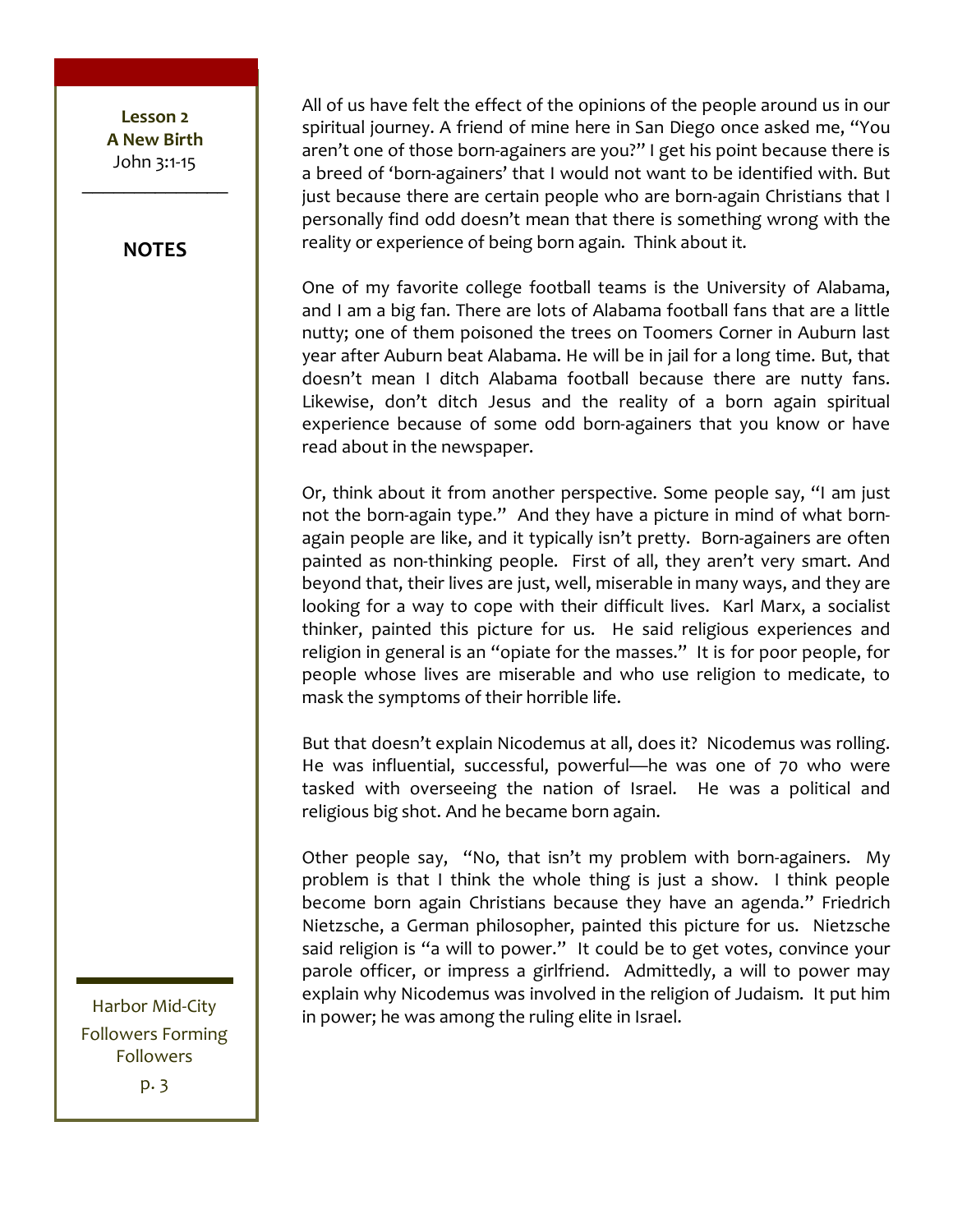Lesson<sub>2</sub> **A!New!Birth!**  $John 3:1-15$  $\frac{1}{2}$ 

#### **NOTES**

A will to power does not, however, explain why Nicodemus would become a born again follower of Jesus because, in doing so, Nicodemus was forfeiting power. He was giving it up. He wasn't doing this to gain power, but rather he had a new experience in his heart that compelled him to give up the former kind of power he had known. And, in the end, the ruling elite that he was apart of, his friends and family, killed him for defecting and following Jesus.

Many people might respond to all of this by saying, "Yeah, but that is just the problem. I don't want to be like Nicodemus and go through this radical life change. I like who I am and I like my life." If this is your response, imagine that you had one of the old school TVs from the 1950s. You know, the black and white ones that took up half the living room. I remember going to my grandmom's house when I was a little kid and she had one of those TVs. You turned a knob and there was a click. A little dot came up in the middle of the TV. Other than this dot, there really was no sign that the TV was turned on. Then we would all talk, go into another room, eat dinner, and after dinner we would come back and see that the TV was finally getting warmed up. And then, through the snow, a picture finally emerged.

Now, imagine that you could time travel back to the '50s with one of the new flat screen TVs. And you told the guy watching the black and white screen, "Listen, I want to usher you into a whole new reality of watching television. It will be like you are watching television for the very first time. It won't just be in black and white, but there will be color. And not just color, there will be depth..." And you begin to talk to him about high definition, and you see his eyes glaze over because he has never seen or experienced high def, and, well, you sound a little nutty.

Admittedly, to talk about being born again to someone who hasn't been born again will sound nutty. As Jesus says, "No one can see the kingdom of God unless he is born again" (v.3). He is telling Nicodemus that he doesn't have eyes to see it yet. There is a hidden reality to the kingdom of God, and the only way Nicodemus or anyone else will ever see it is if they experience it.

But how does this born again experience happen? This is where we hit the Play button and pick up the conversation where we left off. Nicodemus was asking, "How can this be?" (v.9). "You are Israel's teacher," said Jesus, "and you do not understand these things?" (v.10).

Jesus is a bit perturbed with Nicodemus. He is a ruling elder who is supposed to be leading and shepherding others into a life-giving relationship with God, and he doesn't even have that relationship. He hasn't experienced God's Sprit in his heart.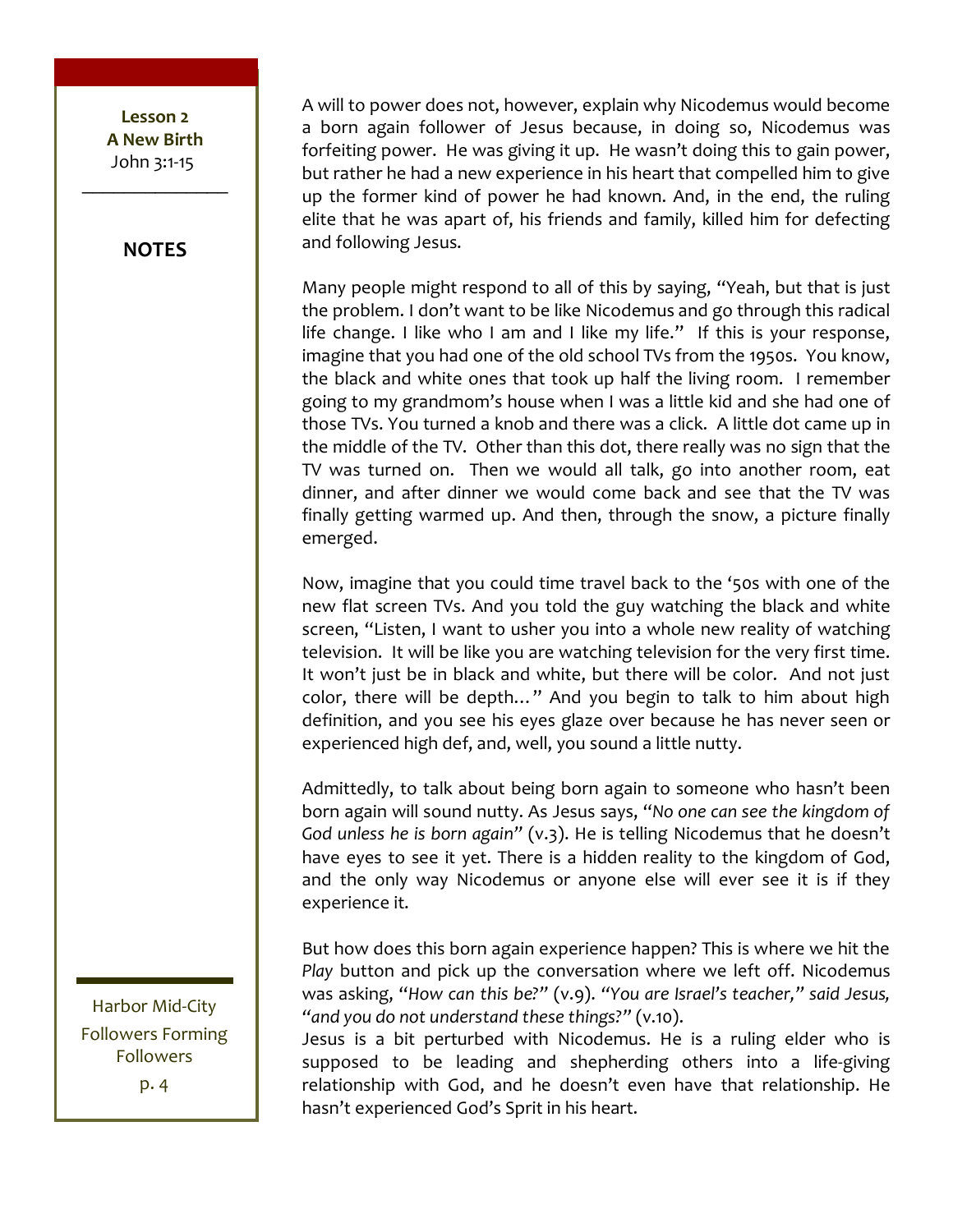Lesson<sub>2</sub> **A!New!Birth** John 3:1-15  $\frac{1}{2}$ 

**NOTES**

"I tell you the truth, we speak of what we know, and we testify to what we have seen, but still you people do not accept our testimony. I have spoken to *you of earthly things and you do not believe; how then will you believe if I* speak of heavenly things? No one has ever gone into heaven except the one who came from heaven—the Son of Man. Just as Moses lifted up the snake in the desert, so the Son of Man must be lifted up, that everyone who *believes in him may have eternal life"* (v.11-15).

Jesus brings up the snake incident in the desert to help Nicodemus understand the new birth. What Jesus is referencing here is in the Old Testament book of Numbers, chapter 21, where the Israelites were moaning and complaining about the food God was sending them in the desert. So, God disciplines them by sending snakes among them, and people are getting bitten and dying from the snakebites. They cry out to God, and God says to Moses, "Put a bronze snake on a pole and all who look to the snake on the pole will live." Now, obviously, the snake had no magical power. The point God was making to the people was this: Will you trust me to bring salvation? Will you trust me when I say that I give it to you as a gift and that it comes when you put your faith in me, not through anything you can do on your own? And the only way salvation can happen is if Jesus suffers the curse of the snake, if he is hung on a pole (the cross) in your place.

Jesus did hang on a cross, and he died there. In fact, shortly after his death is the next time we hear about Nicodemus. He comes to Jesus again, this time as a man with spiritual power ready to serve the one who gave him new life. He comes to help prepare Jesus' body for burial, a task that was normally done by women or slaves.

*"Joseph%of%Arimathea%asked%Pilate%for%the%body%of%Jesus.%Now%Joseph%was%a%* disciple of Jesus, but secretly because he feared the Jews. With Pilate's permission, he came and took the body away. He was accompanied by *Nicodemus, the man who earlier had visited Jesus at night"* (John 19:38, 39).

And then, three days after Nicodemus and Joseph laid Jesus' body in a tomb, Jesus rose from the grave. He was dead, and he came to life again, so that all who trust in him can have a new birth as well.

Following Jesus is about experiencing a whole new spiritual reality. It is about dead things coming to life. It is about complete personal transformation that begins with the Holy Spirit giving birth to a new you. Jesus is alive and transforming people. If you are skeptical, ask yourself: Is what I put my trust in more compelling? Or maybe, just maybe, should I put my trust in Jesus and see if he has the ability to transform me and those around me?